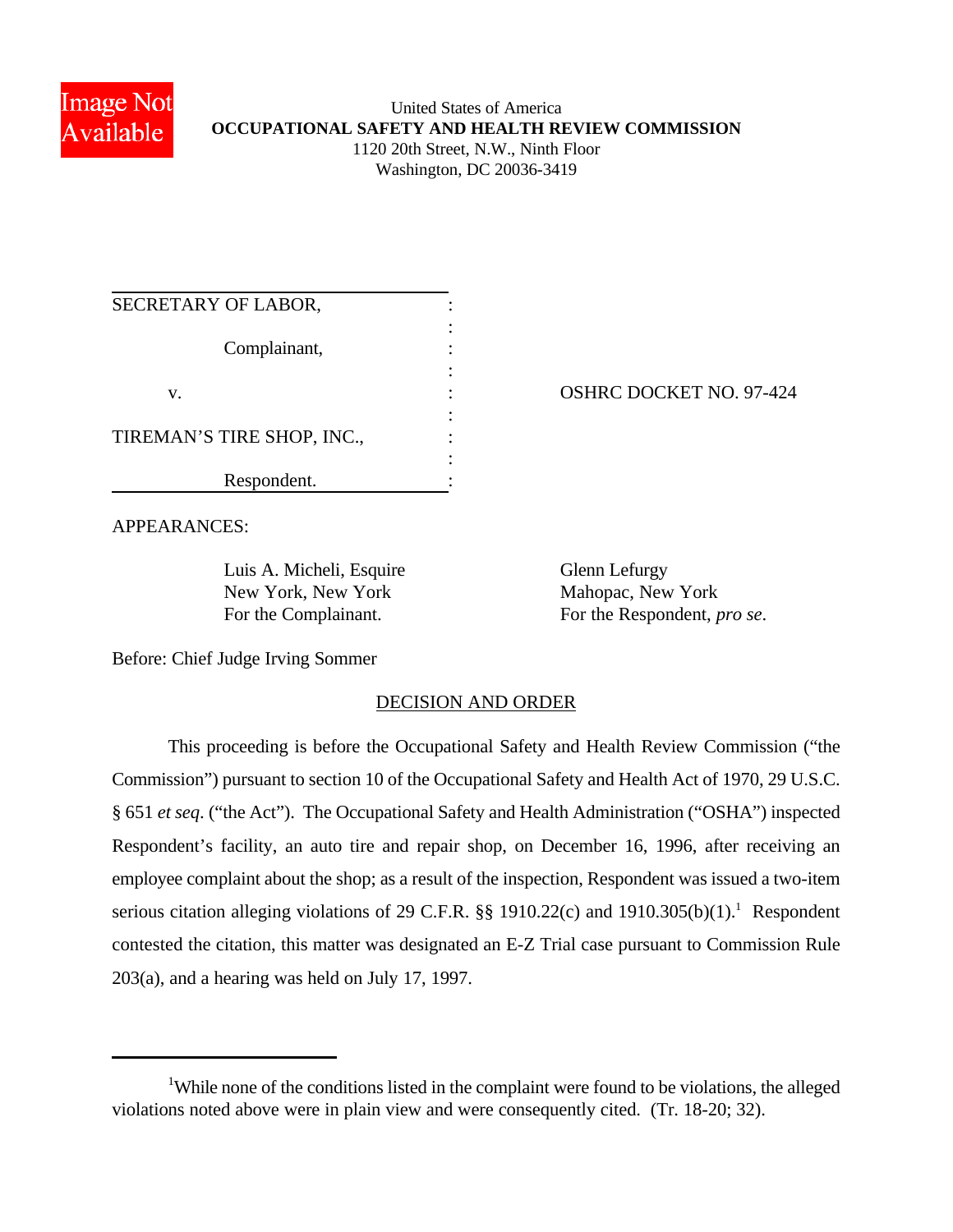#### Citation 1 - Item 1

This item alleges a violation of 29 C.F.R. 1910.22(c), which provides as follows: Covers and/or guardrails shall be provided to protect personnel from the hazards of open pits, tanks, vats, ditches, etc.

Robert Zurlo, the OSHA compliance officer ("CO") who conducted the inspection, testified there was an auto repair pit in the shop which he measured to be 40 feet long, 43 inches wide and 5.5 feet deep, and that employees were walking by the pit and entering it to work on a vehicle. The CO noted the pit was unguarded, as shown in C-1, a photo he took, and that employees could have inadvertently stepped or fallen into it and been seriously injured; he spoke to Glenn Lefurgy, the shop's owner and president, who was with him and agreed the pit could possibly cause an injury.<sup>2</sup> The CO also noted there was a work bench with equipment on it on one side of the pit, a wheel rack on the opposite side, and alignment equipment and stairs in the middle of the pit; however, none of these protected against the hazard, particularly since the bench and rack were several feet from the pit. The CO said the hazard could have been abated by use of a movable metal grate and/or movable netting, as shown in C-4, a photo he took of a pit at another car shop. (Tr. 3-13; 21-29; 33-35).

Glenn Lefurgy testified he had previously had fencing around the pit, as recommended by his insurer, but that he had replaced the fencing, again on the recommendation of his insurer, with the equipment the CO had seen. Lefurgy said that OSHA had inspected his shop in 1990 and had not cited the pit then, and that R-1, a photo he took after the citations were issued, showed the equipment around the pit and the plywood he had put over it as an abatement measure; his opinion was that the equipment that was in place when the CO was there was adequate. (Tr. 22-24; 39-47).

In light of the record, the Secretary has demonstrated the alleged violation. First, the CO's testimony and photos establish that the equipment in and around the pit did not prevent employee exposure to the cited hazard and, moreover, that there was a feasible means of abating the hazard. Second, Lefurgy's testimony did not rebut that of the CO, and R-1, Lefurgy's own photo of the pit, actually supports the Secretary's position; R-1 clearly shows the pit with no guarding on three sides

 $2$ The shop was sold after the inspection, and Lefurgy no longer has any financial interest in it. (Tr. 36-37). However, dismissal of a case on the basis that it is moot is error where "the Secretary continues to seek the assessment of penalties, and the employer continues to defend against them." *See Kenny Niles*, 17 BNA OSHC 1940, 1945 (No. 94-1406, 1987).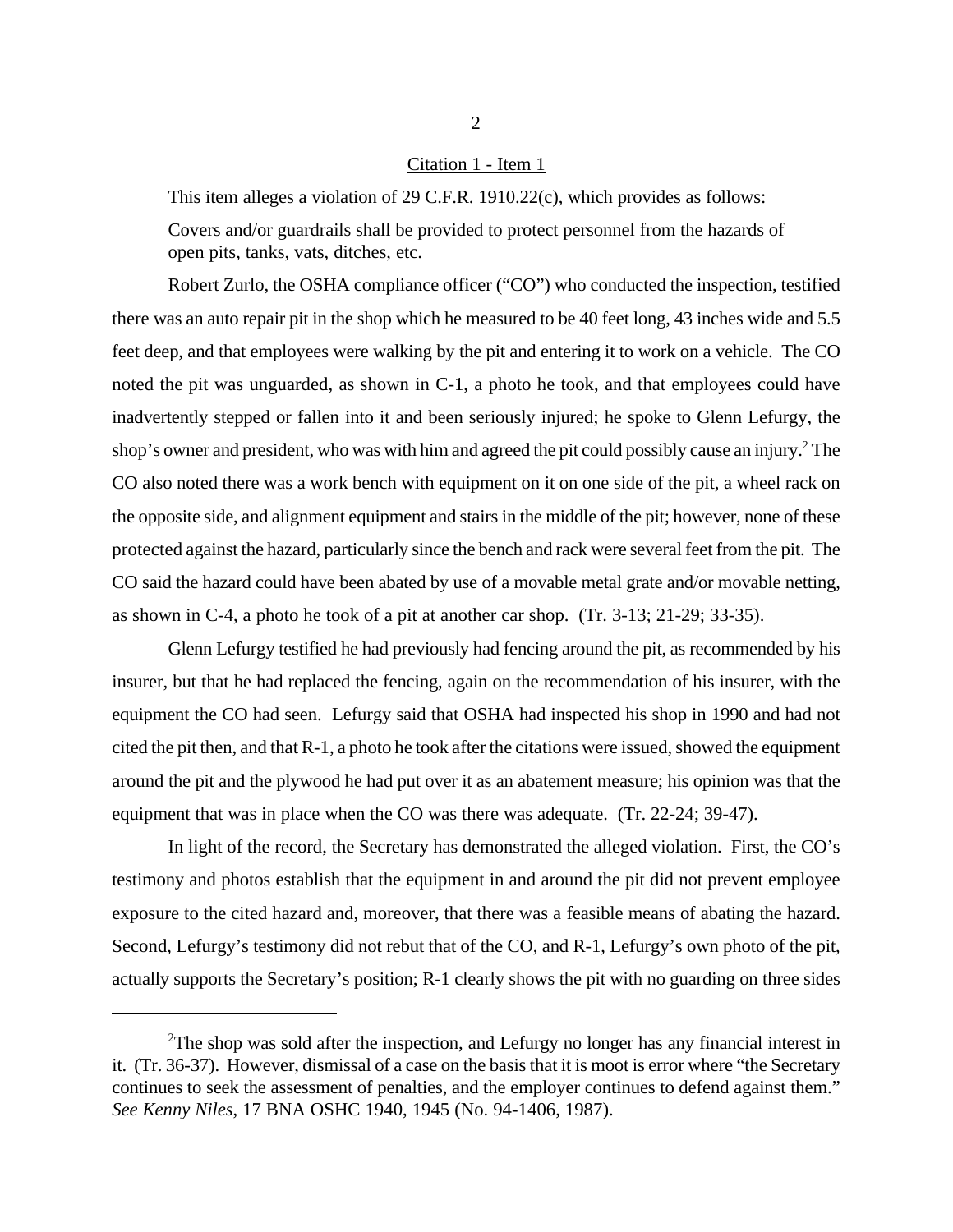and that the equipment adjacent to the pit would have afforded no protection to employees walking or working near those sides. Finally, even assuming *arguendo* that the pit was inspected in 1990, it is well settled that OSHA's failure to cite a condition pursuant to a previous inspection provides no basis for vacating a later citation for the same condition. This item is affirmed as a serious violation, and the Secretary's proposed penalty of \$600.00, which is based on the employer's size, history and good faith, and the low gravity of the violation, is assessed. (Tr. 13-14).

#### Citation 1 - Item 2

This item alleges a violation of 29 C.F.R. 1910.305(b)(1), which states as follows:

Conductors entering boxes, cabinets, or fittings shall also be protected from abrasion, and openings through which conductors enter shall be effectively closed. Unused openings in cabinets, boxes, and fitting shall be effectively closed.

CO Zurlo testified he observed two circuit breaker panels on the back wall of the shop that had missing breakers; he determined the panels were energized with his tick tracer and then asked Lefurgy about them, who told him that his office manager used the panels each morning and evening to turn the power in the shop on and off. The CO said the missing breakers left open spaces in the panels, as shown in C-2-3, photos he took of the panels, and that anyone reaching into them to turn the power on or off could have inadvertently contacted the exposed live wires in the open spaces and received an electrical shock or burn. The CO also said that the condition could have been corrected by placing blanks or dummy breakers in the open spaces, and that Lefurgy told him that he had an electrician coming into the shop who would be taking care of the problem. (Tr. 8; 14-17; 29-30).

In view of the foregoing, the alleged violation has been shown. Again, the CO's testimony and photos establish the cited hazard, and Lefurgy's statement, that the electrician had taken out the bad breakers the week before and would be returning that week to replace them, does not rebut the Secretary's evidence. (Tr. 45-46). This item is accordingly affirmed as a serious violation, and the proposed penalty of \$450.00, which is based on the same factors noted above as well as the low gravity of the condition and the limited exposure to it, is assessed. (Tr. 17).

### Conclusions of Law

1. Respondent Tireman's Tire Shop, Inc., is engaged in a business affecting commerce and has employees within the meaning of section 3(5) of the Act. The Commission has jurisdiction of the parties and of the subject matter of the proceeding.